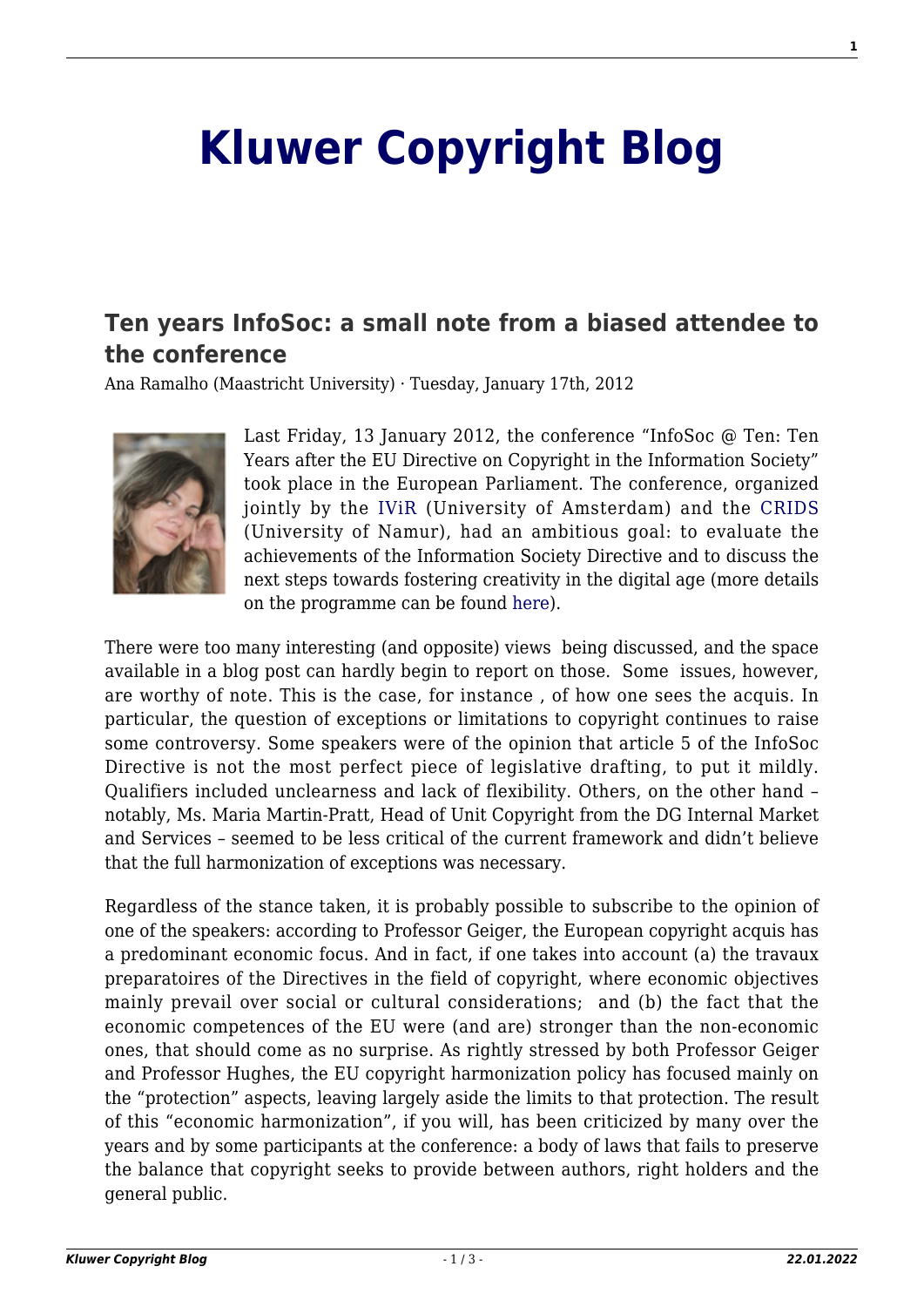So in short: the acquis has flaws. Where do we go from here? Again, there are divergent views on that subject. Professor Hughes made a good point by saying that the harmonization project needs to identify the most important areas where action is needed. Going back to the question of exceptions or limitations, he reminded the audience that some exceptions require more harmonization than others (private copy for example would be in less need of harmonization than other type of exceptions that favour innovation). Professor Dusollier held that the regime of protection should be simplified by focusing on the notion of exploitation, rather than on the definition of technical acts.

These are all extremely valid suggestions. A more pessimistic or cynical approach, however, would point out that criticisms to the harmonization endeavour (highlighted by Professor Hugenholtz) still stand. The EU legislative process favours lobbying and there is not really much regular participation from users or independent experts. I would dare to add that the scheme of competences granted to the EU partly favours such status quo. Regulating copyright through the lenses of the internal market is sometimes at odds with copyright's rationales and the end result might be displaced vis-à-vis copyright's aims.

It is therefore to be applauded that a group of copyright academics decided to create the European Copyright Society, which was launched at the end of the conference. The ECS will have a Board composed of 5 prominent academics (Professors Bently, Dusollier, Geiger, Hilty and Hugenholtz), each one representing one major European institute, plus 15 members. The idea of this society is exactly to counteract the drawbacks of the European legislative process, by providing a forum for, and a voice to, independent scholarly debate on copyright fundamental matters. More details on the ECS will follow shortly on this blog and other media.

## **Kluwer IP Law**

 $\mathcal{L}_\text{max}$ 

The **2021 Future Ready Lawyer survey** showed that 81% of the law firms expect to view technology as an important investment in their future ability to thrive. With Kluwer IP Law you can navigate the increasingly global practice of IP law with specialized, local and cross-border information and tools from every preferred location. Are you, as an IP professional, ready for the future?

## [Learn how](https://www.wolterskluwer.com/en/solutions/kluweriplaw?utm_source=copyrightnblog&utm_medium=articleCTA&utm_campaign=article-banner) **[Kluwer IP Law](https://www.wolterskluwer.com/en/solutions/kluweriplaw?utm_source=copyrightnblog&utm_medium=articleCTA&utm_campaign=article-banner)** [can support you.](https://www.wolterskluwer.com/en/solutions/kluweriplaw?utm_source=copyrightnblog&utm_medium=articleCTA&utm_campaign=article-banner)

*To make sure you do not miss out on regular updates from the Kluwer Copyright Blog, please subscribe [here.](http://copyrightblog.kluweriplaw.com/newsletter)*